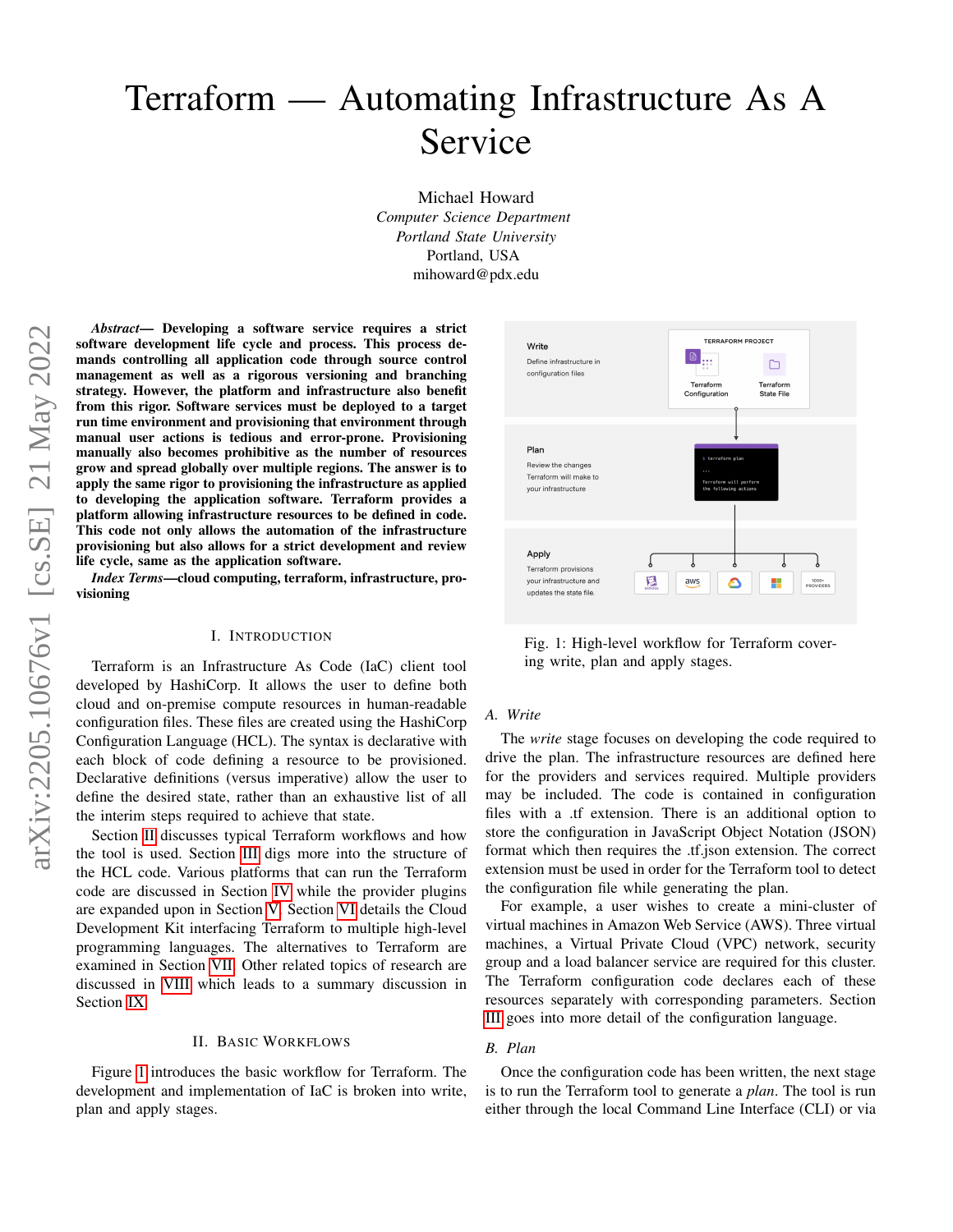other high-level language that can interface to the Terraform framework via the Cloud Development Kit (CDK). Section [VI](#page-2-1) digs into further detail of the CDK. Running the Terraform plan will scan local directories for configuration files ending in .tf or .tf.json and process these into a list of actions to be sent to the provider(s). This list is called the execution plan and encompasses all create, update and destroy actions needed to make the target infrastructure match what is declared in the configuration code.

The plan generation additionally has a dependency on the existing infrastructure that is represented in the *state*. The state details all infrastructure resources that are currently present. The state file exists either locally in the file system or remotely. For example, the configuration contains an Elastic Compute (EC2) virtual machine named "VirtualMachine1". Upon running Terraform to generate the plan, the current state file is checked. If the VirtualMachine1 EC2 is already existing, the plan does not create it. It will either be an update action or no operation.

# *C. Apply*

The final stage in the Terraform workflow is to *apply*. Running the tool on a plan executes each action against the corresponding provider. Figure [2](#page-1-2) shows Terraform interacting with its provider plugin which subsequently calls into the Application Programming Interface (API) of the corresponding cloud provider (e.g. AWS). Provider modules act as the abstraction between the configuration code and unique API defined by each infrastructure provider. The providers are further discussed in Section [V.](#page-2-0) As part of apply, the state is updated to represent the changes in the target infrastructure.

<span id="page-1-2"></span>

Fig. 2: Terraform actions go through a provider module to translate into API calls specific to that provider.

# III. CONFIGURATION LANGUAGE

<span id="page-1-0"></span>Terraform scans configuration files and generates a corresponding plan. The configuration files are written in the HashiCorp Configuration Language (HCL). This language is declarative. Declarative offers an advantage over imperative in that the desired state of the infrastructure can be directly coded. An imperative language requires defining all the interim steps to arrive at the desired state.

The main purpose of HCL is to define resources. The code is written in blocks with each block representing an infrastructure object. A Terraform configuration is a complete document in HCL telling Terraform how to manage a given collection of infrastructure resources. Figure [3](#page-1-3) shows example code that declares the required provider plugin as well as a VPC and corresponding subnet. The purpose of the block is defined by the block type. A *variable* block type is used as a parameter in other blocks. A *provider* defines what provider plugin is used to translate the resource block into API calls to the infrastructure provider. The *resource* block is used to define a concrete resource in the provider's infrastructure. Resource blocks are translated into create, update or delete API calls to the provider's target infrastructure service.

<span id="page-1-3"></span>

| terraform {                                                                                | Copy E |
|--------------------------------------------------------------------------------------------|--------|
| required providers {                                                                       |        |
| $aws = \{$                                                                                 |        |
| source "hashicorp/aws"                                                                     |        |
| version = $"-> 1.0.4"$                                                                     |        |
| $\rightarrow$                                                                              |        |
| $\mathcal{P}$                                                                              |        |
| $\mathcal{Y}$                                                                              |        |
| variable "aws region" {}                                                                   |        |
| variable "base cidr block" {                                                               |        |
| description = "A /16 CIDR range definition, such as 10.1.0.0/16, that the VPC will use"    |        |
| $default = "10.1.0.0/16"$                                                                  |        |
| Ŷ                                                                                          |        |
|                                                                                            |        |
| variable "availability_zones" {                                                            |        |
| description = "A list of availability zones in which to create subnets"                    |        |
| $type = list(string)$                                                                      |        |
| <sup>1</sup>                                                                               |        |
| provider "aws" {                                                                           |        |
| $region = var.aws region$                                                                  |        |
| <sup>1</sup>                                                                               |        |
|                                                                                            |        |
| resource "aws_vpc" "main" {                                                                |        |
| # Referencing the base cidr block variable allows the network address                      |        |
| # to be changed without modifying the configuration.                                       |        |
| cidr block = var.base cidr block                                                           |        |
| $\mathcal{F}$                                                                              |        |
| resource "aws_subnet "az" {                                                                |        |
| # Create one subnet for each given availability zone.                                      |        |
| count = length(var.availability_zones)                                                     |        |
|                                                                                            |        |
| # For each subnet, use one of the specified availability zones.                            |        |
| availability_zone = var.availability_zones[count.index]                                    |        |
|                                                                                            |        |
| # By referencing the aws vpc.main object, Terraform knows that the subnet                  |        |
| # must be created only after the VPC is created.<br>$vpc$ id = aws $vpc.mainloop$ .main.id |        |
|                                                                                            |        |
| # Built-in functions and operators can be used for simple transformations of               |        |
| # values, such as computing a subnet address. Here we create a /20 prefix for              |        |
| # each subnet, using consecutive addresses for each availability zone,                     |        |
| # such as 10.1.16.0/20.                                                                    |        |
| cidr block = cidrsubnet(aws vpc.main.cidr block, 4, count.index+1)                         |        |
| Y                                                                                          |        |
|                                                                                            |        |

Fig. 3: An HCL example declaring the required provider, a VPC and subnet.

## IV. FRAMEWORK ENVIRONMENT

<span id="page-1-1"></span>Environments that can run Terraform are the CLI, Terraform Cloud, Terraform Enterprise and CDK. The CLI is the most common. Pre-built binaries can be downloaded or the Golang source code<sup>[1](#page-1-4)</sup> can be cloned and built. The Terraform tool runs on a local set of configuration files. These files can be organized into subdirectories which Terraform will automatically traverse. The *state* file is typically generated in the same directory that the tool runs from. However, there is a *remote* option which generates state files in a remote, central location such that multiple Terraform clients may apply their plans and still synchronize their view of the existing infrastructure.

*Terraform Cloud* is a Terraform environment hosted by HashiCorp. As a hosted service, users log in to generate and

<span id="page-1-4"></span><sup>1</sup>https://github.com/hashicorp/terraform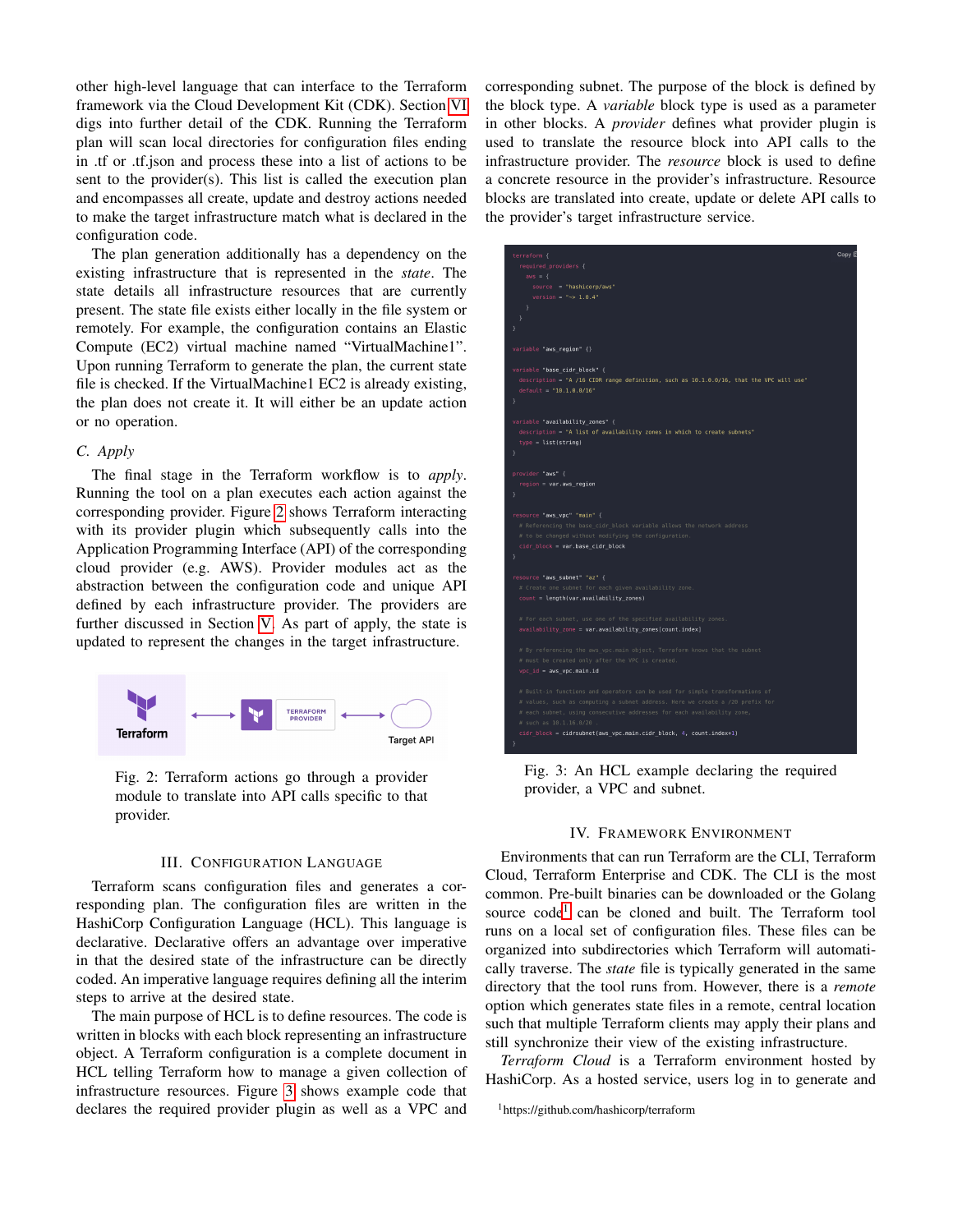apply plans. The Terraform tool-chain itself is maintained by HashiCorp while the state files are centrally stored such that all users are running against the same current infrastructure state. *Terraform Enterprise* is a self-hosted version of Terraform Cloud. If offers the same cloud-based feature set but is designed to be deployed within an enterprise's private cloud.

Another version of the CLI or local environment is the *Cloud Development Kit (CDK)*. Rather than running the CLI tool directly, CDK permits five supported high-level languages to generate and apply Terraform plans. Code in these supported languages is able to call in to the Terraform framework, replacing the Terraform CLI. Section [VI](#page-2-1) provides further details on CDK.

# V. PROVIDERS

<span id="page-2-0"></span>Terraform relies on plugins called *providers* to interact and abstract the various infrastructure providers. Each provider must be declared in the configuration using the "provider" block type. Once a provider has been declared, the corresponding plugin is included while generating the plan. Declared resources utilize the provider's underlying API to perform create, update and delete actions needed to ensure the resource ends up in the desired state.

Providers come from a publicly available registry of known plugins<sup>[2](#page-2-3)</sup>. The list is extensive and covers all known cloud, Software as a Service (SaaS) and other APIs. These provider plugins allow the resource and data source blocks to be declared without needing details on the specific provider's API. Each provider maintains documentation on the Terraform blocks it supports along with the corresponding parameters.

## VI. CLOUD DEVELOPMENT KIT

<span id="page-2-1"></span>The Cloud Development Kit (CDK) for Terraform allows the use of other programming language to define and provision infrastructure. CDK gives access to the entire Terraform ecosystem without requiring development in HashiCorp Configuration Language (HCL) and running it via the CLI tool. Additionally, a user can more easily integrate with an existing tool-chain for testing and dependency management. The following languages are currently supported:

- Typescript
- Python
- Java
- $\bullet$  C#
- Go

Figure [4](#page-2-4) shows the various input pathways to Terraform. CDK may be invoked from its five supported languages while configuration code in HCL or JSON require the Terraform CLI. Kubernetes' Custom Resource Definitions (CRDS) are another possibility but will not be covered here.

<span id="page-2-4"></span>

Fig. 4: CDK and other pathways to define configuration, input to Terraform and provision infrastructure through multiple providers. Configuration input may be through CDK, CRDS, HCL or JSON.

#### VII. ALTERNATIVES

<span id="page-2-2"></span>Terraform provides an abstraction of providers and their resources. It can represent physical hardware, virtual machines, containers, network configurations, email and Domain Name Service (DNS) providers. Given the breadth of resources and providers, Terraform does overlap with other tools. Some of these tools will be discussed here.

# *A. Chef and Puppet*

Chef<sup>[3](#page-2-5)</sup> and Puppet<sup>[4](#page-2-6)</sup> are configuration management tools. They are designed to install and manage software on compute resources that already exist. Terraform instead focuses on the bootstrapping and initializing of those compute resources. It works well in conjunction with configuration management.

# *B. CloudFormation and Heat*

CloudFormation<sup>[5](#page-2-7)</sup> and Heat<sup>[6](#page-2-8)</sup> are both tools that represent infrastructure as code, just like Terraform. The configuration files allow the infrastructure to be elastically created, modified and destroyed. The big advantage which Terraform provides is it is provider-agnostic. CloudFormation is an Amazon Web Service (AWS) tool and only works with provisioning other AWS resources. Heat similarly operates only on an OpenStack API. Terraform not only supports multiple providers but can also combine resources from each into a single plan. Thus, it introduces *multi-cloud* provisioning.

Another feature which Terraform has over CloudFormation and Heat is the separation of the plan and execution. Terraform has the distinct stage to generate a plan which also takes into

<span id="page-2-6"></span><sup>4</sup>https://puppet.com/

<span id="page-2-3"></span><sup>2</sup>https://registry.terraform.io/browse/providers

<span id="page-2-5"></span><sup>3</sup>https://www.chef.io/

<span id="page-2-8"></span><span id="page-2-7"></span><sup>5</sup>https://aws.amazon.com/cloudformation/

<sup>6</sup>https://docs.openstack.org/heat/latest/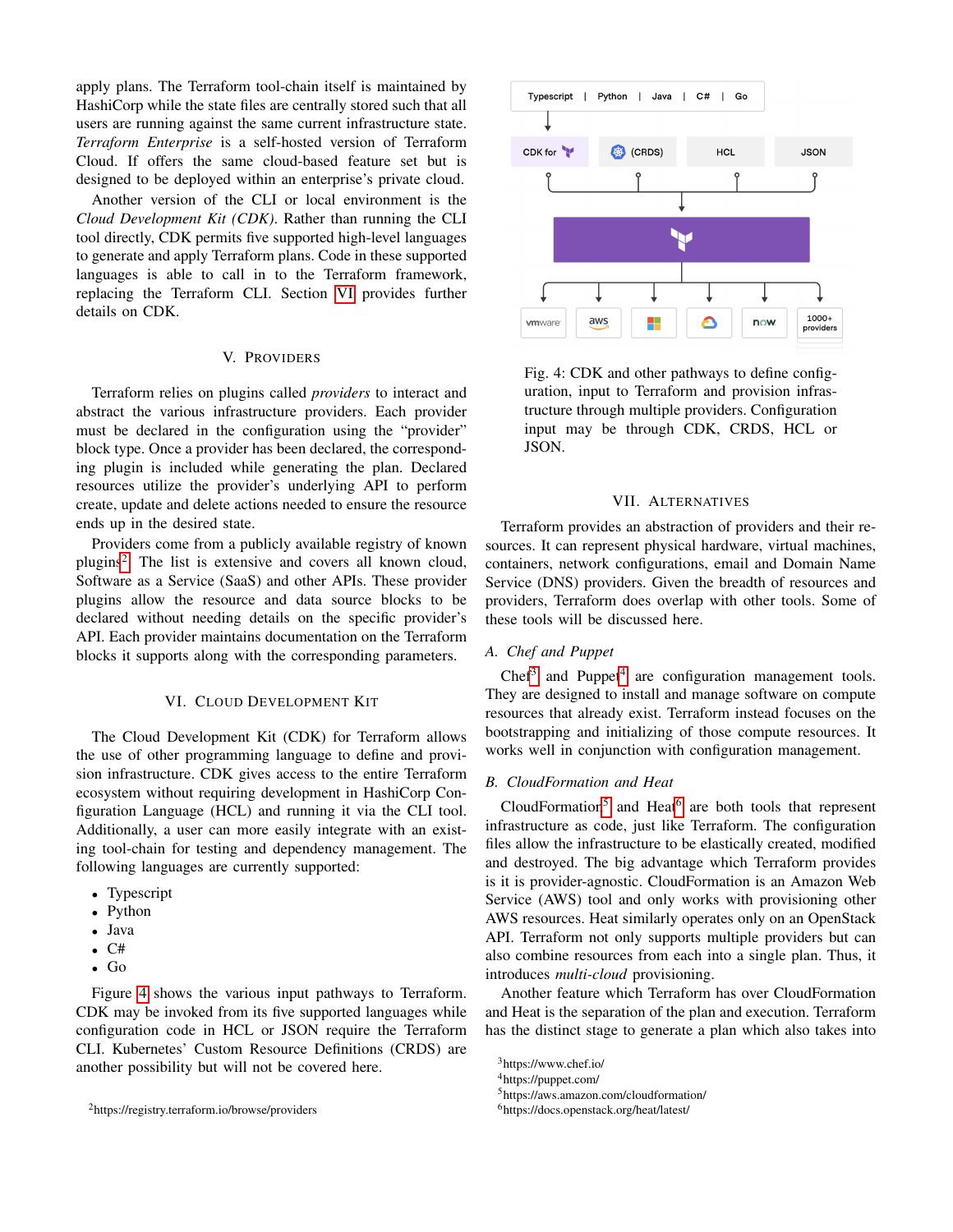account the existing state of the infrastructure. The plan is then optionally reviewed and approved before the apply stage executes each plan action. Terraform also has a graph feature which displays the plan actions ordered by dependency.

# *C. Boto and Fog*

Boto<sup>[7](#page-3-1)</sup> and Fog $^8$  $^8$  are similar to provider plugins in Terraform. They abstract the API to a particular infrastructure provider. Both still require some high level programming language to declare the resources and call in to their respective libraries. In contrast, Terraform abstracts this functionality as an extensive set of plugins and providers the high-level configuration language to allow declaring the resources in a provider-agnostic manner.

# VIII. RELATED WORK

<span id="page-3-0"></span>The Organization for the Advancement of Structured Information Standards  $(OASIS)^9$  $(OASIS)^9$  was founded in 1993 as a non-profit consortium that works on the development, convergence and adoption of open standards for cybersecurity, cloud computing and related areas [\[2\]](#page-4-1). The two standards that are relevant to this paper are Topology and Orchestration Specification for Cloud Applications (TOSCA) and Cloud Application Management for Platforms (CAMP).

# *A. TOSCA*

TOSCA is an open standard that describes a topology of cloud-based web services, their components, relationships and the processes that manage them. Version 1.0 was approved 16 January 2014 by OASIS. The standard enables portability and automated management across cloud providers regardless of the underlying infrastructure. This standard improves reliability and reduces cost while facilitating the continuous delivery of applications across their entire lifecycle.

Version 2.0 is the current and was approved 28 October 2020 [\[3\]](#page-4-2). The core specification provides a language for describing service components and their relationships using a service topology, and it provides for specifying the lifecycle management procedures that allow for creation or modification of services using orchestration processes. A TOSCA *Service Template*, as shown in Figure [5,](#page-3-4) combines topology and orchestration needed in different environments to enable automated deployment of services and their management throughout the complete service lifecycle.

The TOSCA language has the ability to automate lifecycle management for the following:

- Infrastructure as a Service deployments for multiple cloud providers (i.e. OpenStack, AWS, Microsoft Azure).
- Deploy containerized applications to existing orchestrators (i.e. Kubernetes).
- Define the management of Virtual Network Functions.
- Support on-demand creation of network services.

<span id="page-3-1"></span><sup>7</sup>http://boto.cloudhackers.com/en/latest/

<span id="page-3-2"></span><sup>8</sup>https://github.com/fog/

<span id="page-3-3"></span><sup>9</sup>https://www.oasis-open.org/

<span id="page-3-4"></span>

Fig. 5: Structural Elements of a TOSCA Service Template and its Relations.

- Define Functions as a Service applications that can run without any corresponding deployment.
- Deploy services to Internet of Things (IoT) and Edge devices while minimizing latency.
- Support open and interoperable process control architectures.

Implementations of the TOSCA standard can take the form of:

- Source code: a Yet-Another-Markup-Language (YAML) document which defines the Service Template.
- Processor: a tool or engine to parse the Service Template document.
- Orchestrator: a tool or engine that processes the Service Template in order to deploy and manage an application.
- Translator: a tool to translate the Service Template into another language such as Helm Charts or Amazon Cloud-Formation templates.
- Generator: a tool to generate a Service Template.
- Archive: Cloud Service Archive (CSAR), a package containing the Service Template and other artifacts needed for deployment.

Links to all known TOSCA implementations are listed in the oasis-open repository in GitHub<sup>[10](#page-3-5)</sup>. Also, a full list of TOSCA technical committee members may be viewed at the oasis-open membership page<sup>[11](#page-3-6)</sup>.

## *B. CAMP*

The Cloud Application Management for Platforms (CAMP) is another standard to come from the OASIS consortium. Its technical committee published version 1.0 in August 2012 and was a collaboration between CloudBees, Cloudsoft Corporation, Huawei, Oracle, Rackspace, Red Hat, and Software AG [\[4\]](#page-4-3). The technical committee was closed by OASIS on 23 April 2021 and is no longer active. As CAMP is referenced frequently in cloud computing research, we will include it here for completeness.

The CAMP technical committee's goal advances an interoperable protocol that packages and deploys cloud-hosted

<span id="page-3-5"></span><sup>10</sup>https://github.com/oasis-open/tosca-community-

contributions/wiki/Known-TOSCA-Implementations

<span id="page-3-6"></span><sup>&</sup>lt;sup>11</sup>https://www.oasis-open.org/committees/membership.php?wg\_abbrev=tosca